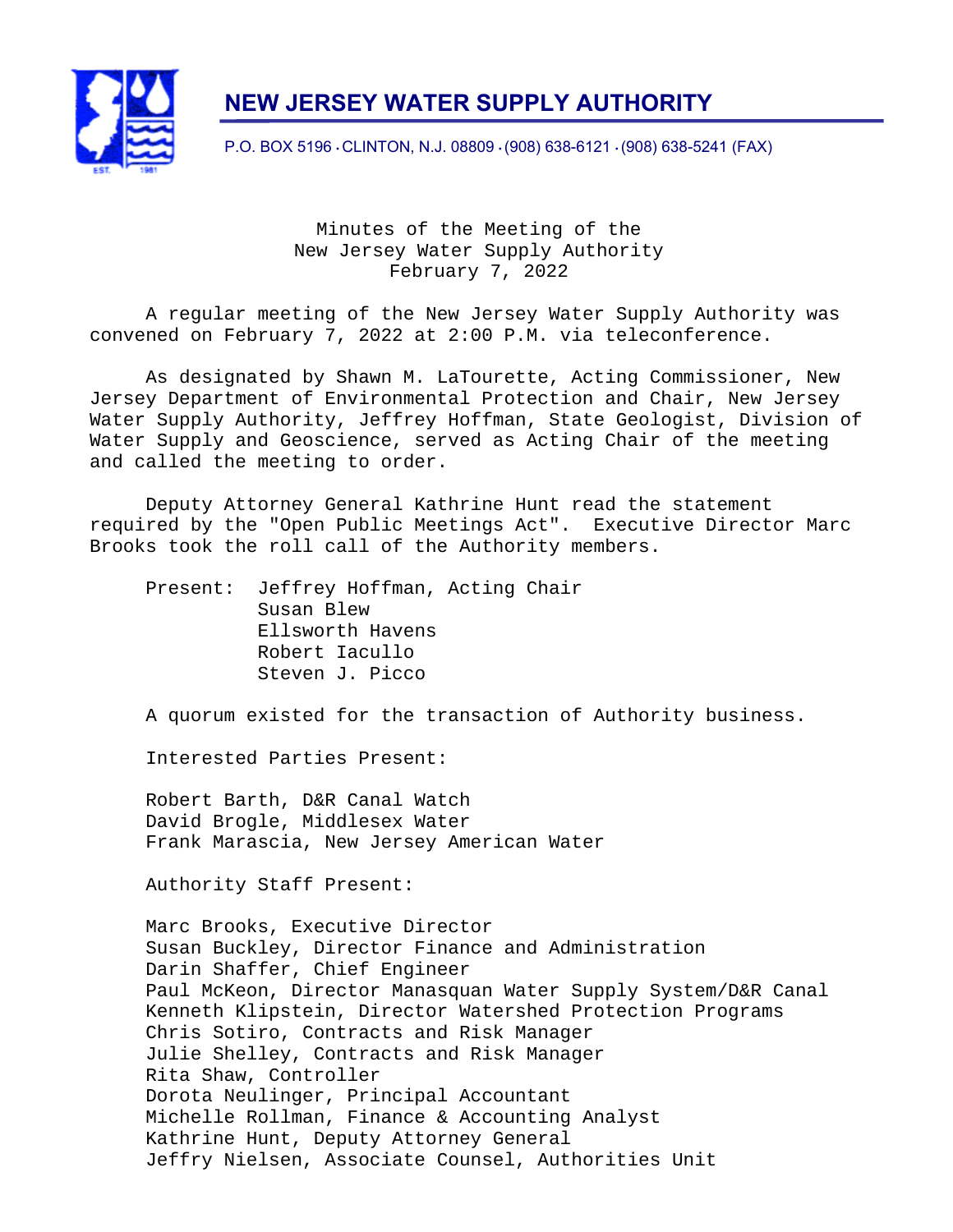## APPROVAL OF THE MINUTES

Acting Chair Jeffrey Hoffman opened the meeting by asking for the approval of the minutes of the December 6, 2021 meeting. Ms. Blew moved for the approval of the minutes as prepared and this motion was seconded by Mr. Iacullo. The minutes of the December 6, 2021 meeting were approved by the Board.

# EXECUTIVE DIRECTOR'S REPORT

Mr. Brooks stated that everyone has a copy of his report. Mr. Brooks provided an update on COVID-19 at the Authority. The Authority continues to follow all guidance from the Governor's office with respect to COVID-19. Mr. Brooks noted that cases are significantly lower right now than they were during the elevated period of Omicron and that no one is out of work right now due to testing positive or quarantining. As of January 31, all staff members are back in the office full time. Following the holidays for a period of approximately one month, the Authority had returned to the hybrid scenario where approximately 10 percent of staff was working from home two days per week. The Authority is continuing with its policy that requires at least weekly testing for all staff members that are not vaccinated.

Mr. Brooks stated that rainfall recorded at the Spruce Run gage for December was 1.92 inches which was 1.83 inches below average. Rainfall recorded at the Spruce Run gage for January was 2.94 inches which was 0.24 inches below average. Rainfall recorded at Manasquan for December was 1.21 inches which was 3.08 inches below average. Rainfall recorded at Manasquan for January was 4.90 inches which was 1.52 inches above average.

#### COMMUNICATION/CORRESPONDENCE

Mr. Brooks stated that there were no items of communication or correspondence received.

## UNFINISHED BUSINESS

Mr. McKeon reported on the Manasquan Reservoir System and the Manasquan Water Treatment Plant/Transmission System. Mr. McKeon stated that everyone has a copy of his reports. Mr. McKeon noted that because of excess rainfall in January, water was pumped to the reservoir and the reservoir is now nearly full. Mr. McKeon stated that everything has been going well in the Manasquan system despite challenges with below freezing weather. Mr. McKeon offered to answer any questions. In response to a question from Mr. Hoffman, Mr. McKeon stated that inspections of the 66-inch diameter, reservoirfill pipeline are usually conducted every five years; however the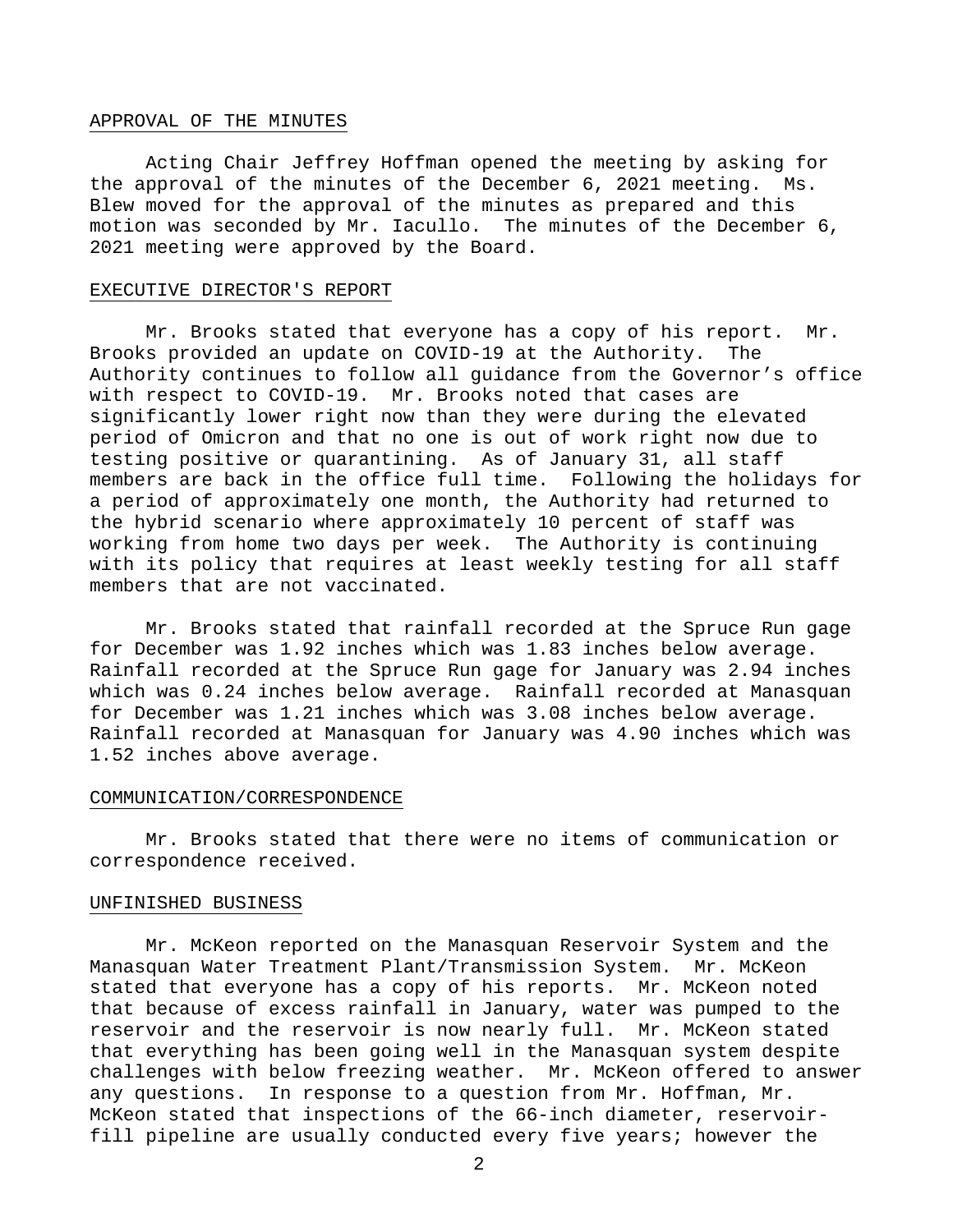inspections were conducted in December of 2021, instead of the prior year, due to COVID-19.

Mr. Shaffer reported on the Raritan Basin System. Mr. Shaffer stated that everyone has a copy of his report. Mr. Shaffer stated that as of February 7, Spruce Run Reservoir is at 96.5 percent of capacity. Round Valley is drawn down for the rehabilitation project and will remain at or below elevation 360.8 for the project duration. On February 7, it is at elevation 360.2 feet or 65.8 percent of capacity. The combined reservoir capacity is at 70.9 percent while it is typically 89.9 percent for this date.

Mr. Shaffer stated that Canal operations are normal for this time of year. Mr. Shaffer noted that in addition to routine canal maintenance, recovery work from the damage due to the remnants of Hurricane Ida is continuing.

Mr. Shaffer reported on the Round Valley Reservoir Dams– Rehabilitation and Resource Preservation Project. Mr. Shaffer stated that the contractor remains in winter shutdown so there has been no earthwork performed since December. The contractor has continued working on preparations for grouting the 36-inch low-level outlet at the South Dam, but recently ran into a problem when the 4-inch and 6 inch grout pipes that were being pushed into the 36-inch outlet pipe shifted out of their intended position at a location hundreds of feet into the pipe. The contractor subsequently inspected the condition and orientation of all pipes with remotely operated cameras and the Authority anticipates that they will propose a resolution to the problem soon.

Mr. Shaffer discussed the Landing Lane Spillway Project. Mr. Shaffer noted that the contractor received notice to proceed in July 2021, but the start of the project was delayed by an NJDOT emergency construction project on Landing Lane Bridge that adversely affected the Authority contractor's access to Landing Lane Spillway. The DOT project lasted several months longer than forecasted and was not completed until December. Since most of the Landing Lane Spillway project involves concrete and stone masonry work which is sensitive to cold temperatures, it was agreed to wait for spring to start the spillway work. The contractor has stated their intention to begin work in March.

Mr. Shaffer reviewed the Spruce Run Multi-Disciplinary Project. The contractor for the Spruce Run spillway discharge channel clearing project began cutting trees on January 21 and has made good progress. The contractor expects to have most of the clearing completed within the next two weeks. The contractor will then leave the site and return in mid-March for seeding and final site restoration.

3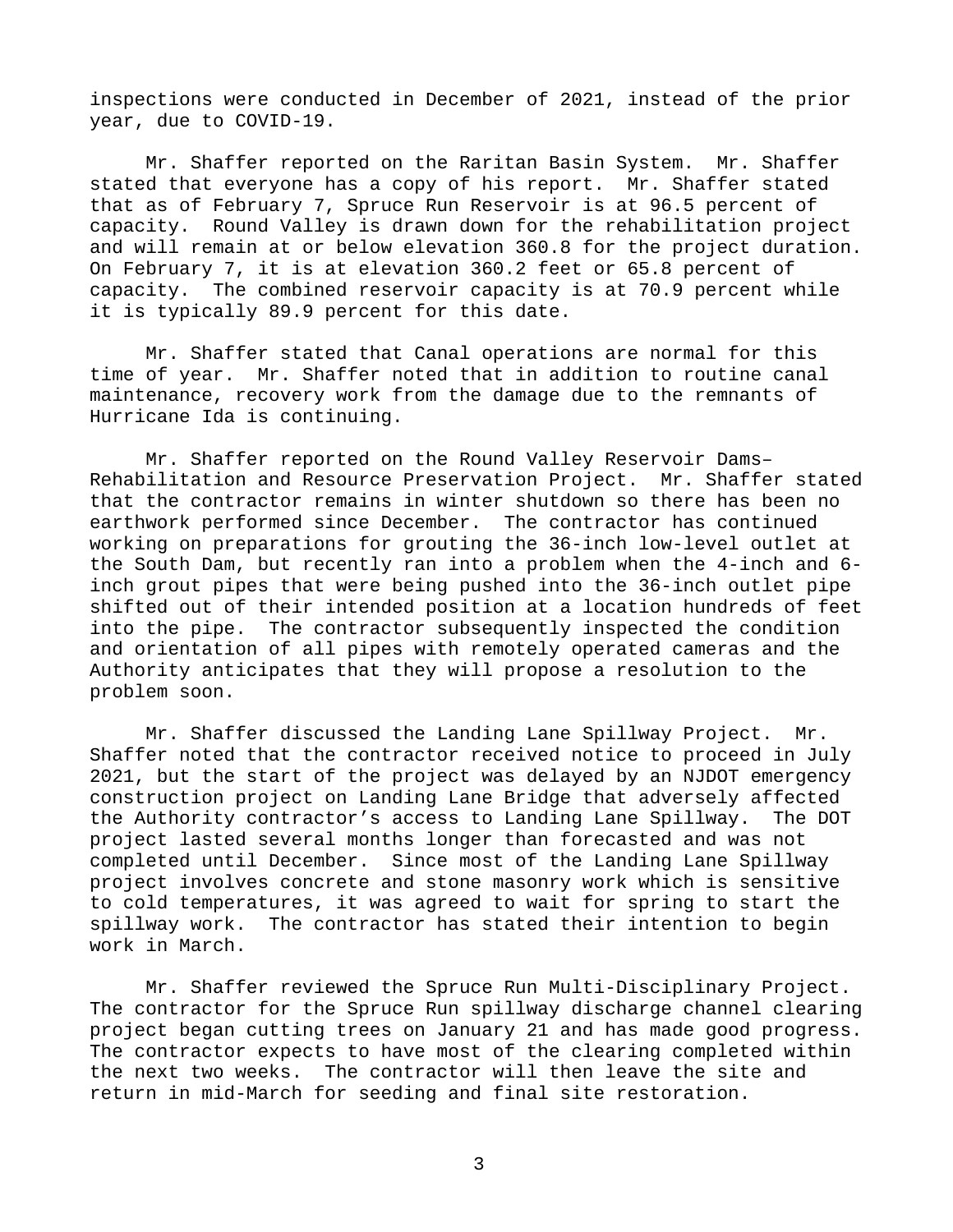Mr. Shaffer stated that a discussion of several change orders was provided in his written report and offered to answer any questions.

 Mr. Klipstein reported on the Watershed Management Program. Mr. Klipstein stated that everyone has a copy of his report. Mr. Klipstein stated that last year the Authority was awarded an NJDEP Water Quality Restoration Grant to develop a Spruce Run Watershed Restoration Plan and to update the existing Mulhockaway Creek Stormwater Management and Watershed Restoration Plan. The Spruce Run and the Mulhockaway Creek are the two watersheds that feed the Spruce Run Reservoir. Mr. Klipstein noted that the focus of these plans is aimed at managing nutrients in the watershed and reducing the occurrence of harmful algal blooms ("HABs") in the reservoir. Since being awarded the contract, the Watershed office has begun preliminary work, including engaging Rutgers Cooperative Extension, Water Resources Program as the Authority's consultant to help develop both plans. Mr. Klipstein discussed Rutgers' role and anticipated contributions. Mr. Klipstein stated that the Authority is now prepared to convene the stakeholder's group which will help guide plan development. Mr. Klipstein reviewed the members of the stakeholder's group which will meet two or three times a year over the course of the three-year period of the project.

 In response to a question from Mr. Hoffman, Mr. Klipstein stated that he did not know at this time why USGS data from the Manasquan River indicates an inverse relationship between phosphorous and nitrogen concentrations. Mr. Klipstein offered to look into it and respond directly to Mr. Hoffman.

## NEW BUSINESS

Mr. Sotiro provided background information on the resolution authorizing the Executive Director to negotiate and execute a contract with Trump National Golf Club for renewal of uninterruptible service from the Raritan Basin System. Mr. Sotiro reviewed the oneyear contract extension executed in January 2021, which allowed the Authority's water purchase contract and the DEP Bureau of Water Allocation permit to both end at the same time. Mr. Sotiro stated that in October, Trump National Golf Club requested renewal of its water purchase contract for the standard ten-year term with no other change in conditions. At that time Authority staff confirmed with the Bureau of Water Allocation that the Trump National Golf Club permit would also be renewed for a ten-year term with no other change in conditions.

Mr. Sotiro stated that in accordance with procedure, notice of a public hearing was mailed to interested parties and published in a number of New Jersey newspapers. After no interested party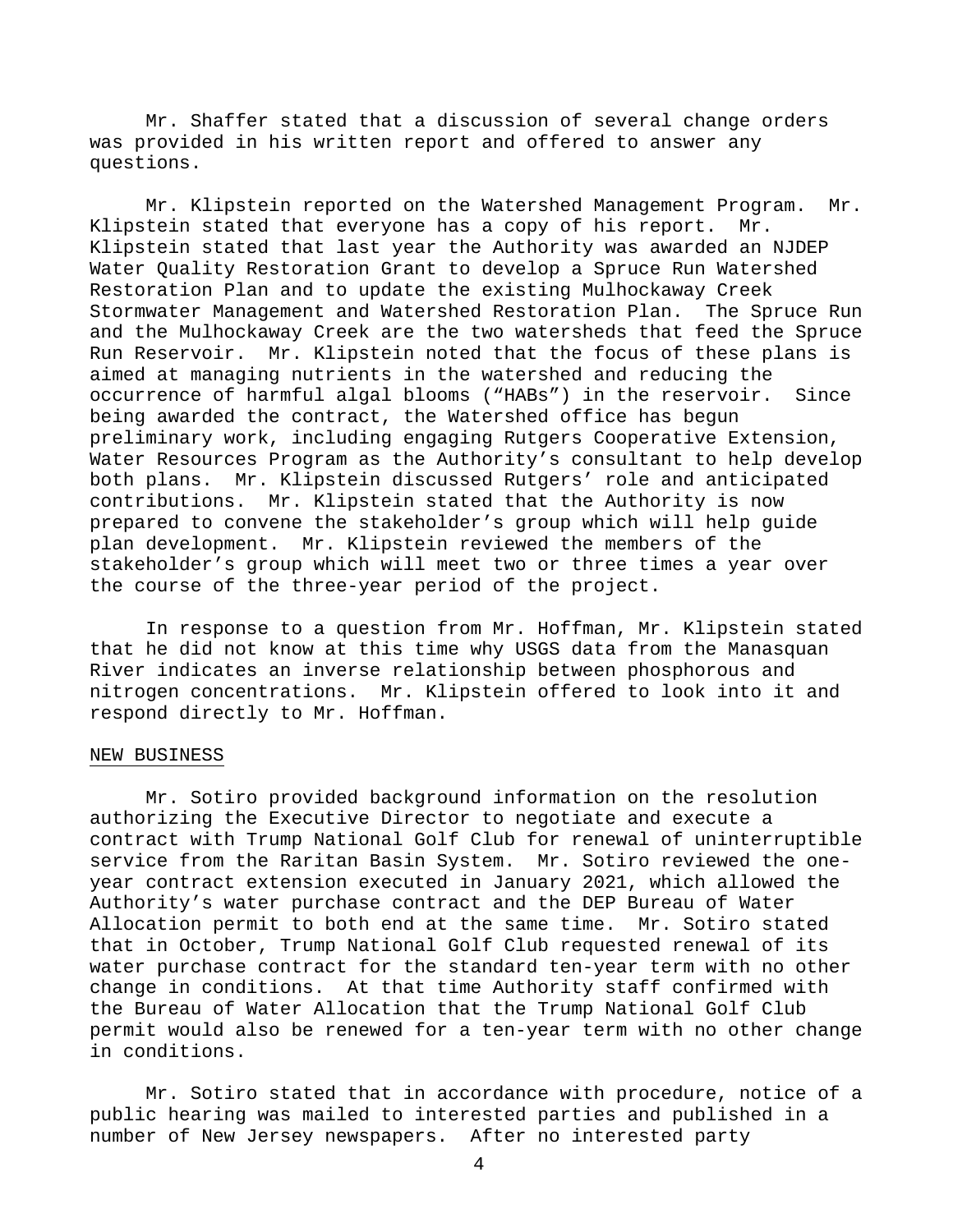responded, and because the Authority had no other independent issues of concern, the Public Hearing was canceled. Staff recommends that the Board authorize the Executive Director to execute an uninterruptible service contract consistent with the expiring conditions for the standard period of ten years.

Ms. Blew moved the resolution to approve the application of Trump National Golf Club, subject to the standard conditions, limitations and terms, and to authorize the Executive Director to execute the formal agreement. Mr. Iacullo seconded the motion for the Resolution. All Authority members approved the Resolution.

Mr. McKeon provided the background information on the resolution authorizing the Executive Director to enter into a purchase agreement for polyaluminum chloride for the Manasquan Water Treatment Plant, Wall Township, Monmouth County. Mr. McKeon stated that the Authority undertakes an annual solicitation for chemicals for the Manasquan Water Treatment Plant. Mr. McKeon described the bid process and stated that two bids were received for polyaluminum chloride, which is the primary coagulant used at the treatment plant. Mr. McKeon noted that the bids are higher than last year, but that two of last year's bids were above the price of the low bid this year.

Mr. Picco moved the Resolution Authorizing the Executive Director to enter into a 12-month purchase agreement for polyaluminum chloride with G20 Technologies, Inc., of Phillipsburg, New Jersey, for a unit cost of \$0.215/lb for a total cost not to exceed \$105,350.00. Ms. Blew seconded the motion for the Resolution. All Authority members approved the Resolution.

## COMMITTEE REPORTS

- (a) Personnel no report
- (b) Finance no report
- (c) Audit no report
- (d) Public Participation no report
- (e) Capital Projects no report
- (f) Insurance no report
- (g) Watershed Lands Acquisition no report

# PUBLIC COMMENT

There was no public comment.

# EXECUTIVE SESSION

There was no need for an Executive Session.